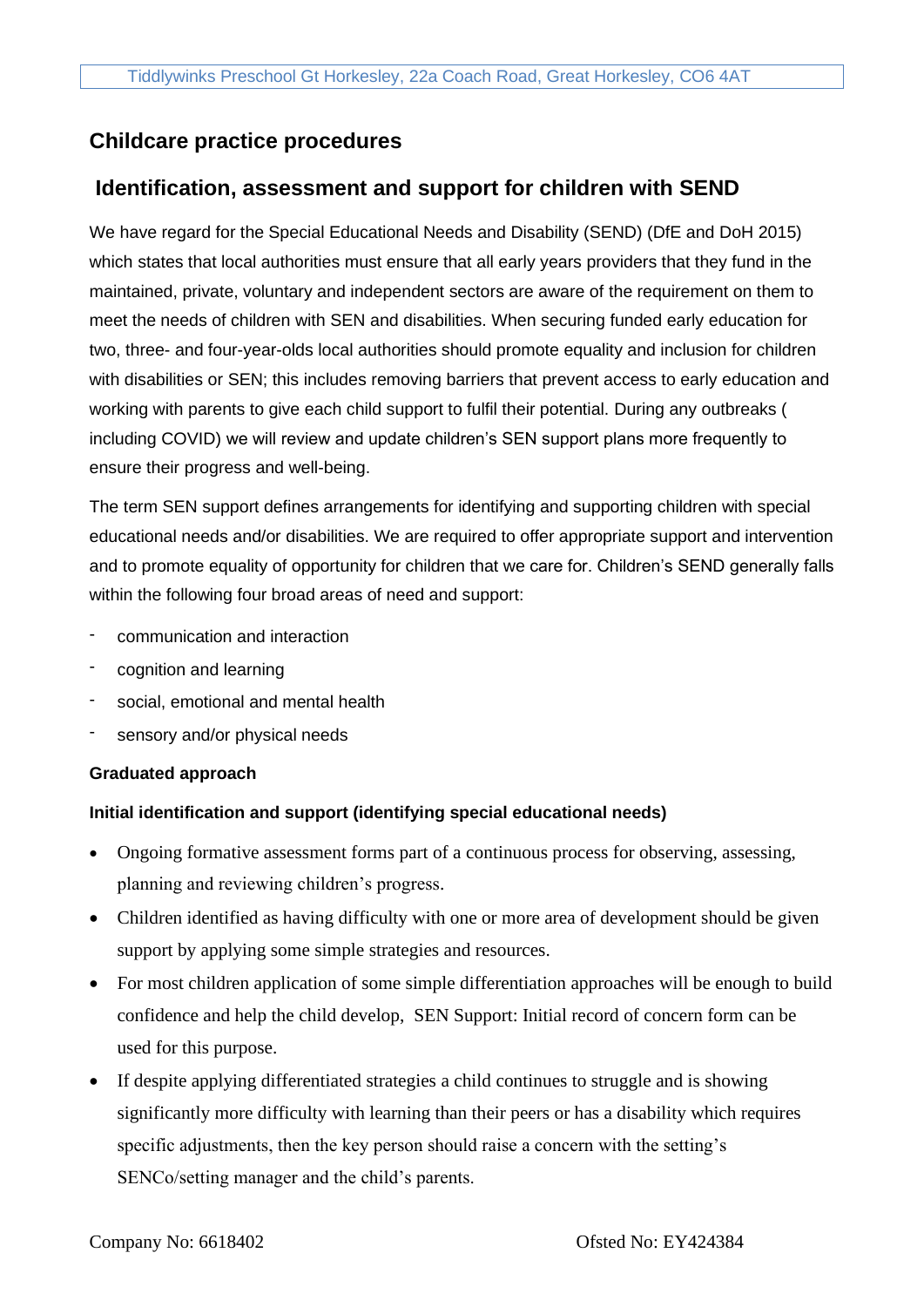## **Observation and assessment of children's SEN**

Where a child appears to be behind expected levels, or their progress gives cause for concern, practitioners should consider all the information about the child's learning and development from within and beyond the setting.

- Information can be collated from formal checks such as the progress check at age two, observations from parents and observation and assessment by the setting of the child's progress.
- When specialist advice has been sought externally, this is used to help determine whether or not a child has a special educational need (SEN).
- The child's key person and SENCo/Manager use this information to decide if the child has a special educational need.
- If the decision is that the child does have a SEN and the parents are not already aware of a concern, then the information is shared with them. Once parents have been informed, they should be fully engaged in the process, contributing their insights to all future actions for their child.

## **Planning intervention**

- Everyone involved with the child should be given an opportunity to share their views. Parents should be encouraged to share their thoughts on the child's difficulties and be involved in the decision as to what will happen next.
- A first intervention option may be to carry on with applying differentiated support and to review the child's progress at an agreed date. If the child's needs are more complex, then the decision maybe to go straight ahead and prepare SEN support: Action plan with detailed evidence-based interventions being applied straight away and simultaneously external referrals made.
- If relevant, then the child should be appropriately included in development of the action plan but only at a level which reflects their stage of comprehension.
- SEN support: Action plan described below, ensures that children that are identified, or suspected of having a SEN will receive the right level of support and encouragement with their learning and development as early as possible.

## **Involving the child**

- The SEND Code of Practice supports the rights of children to be involved in decisions about their education.
- Inclusion of children with SEND helps build self-confidence and trust in others.
- Ascertaining children's views may not be easy, a range of strategies will be needed.

Page **2** of **7**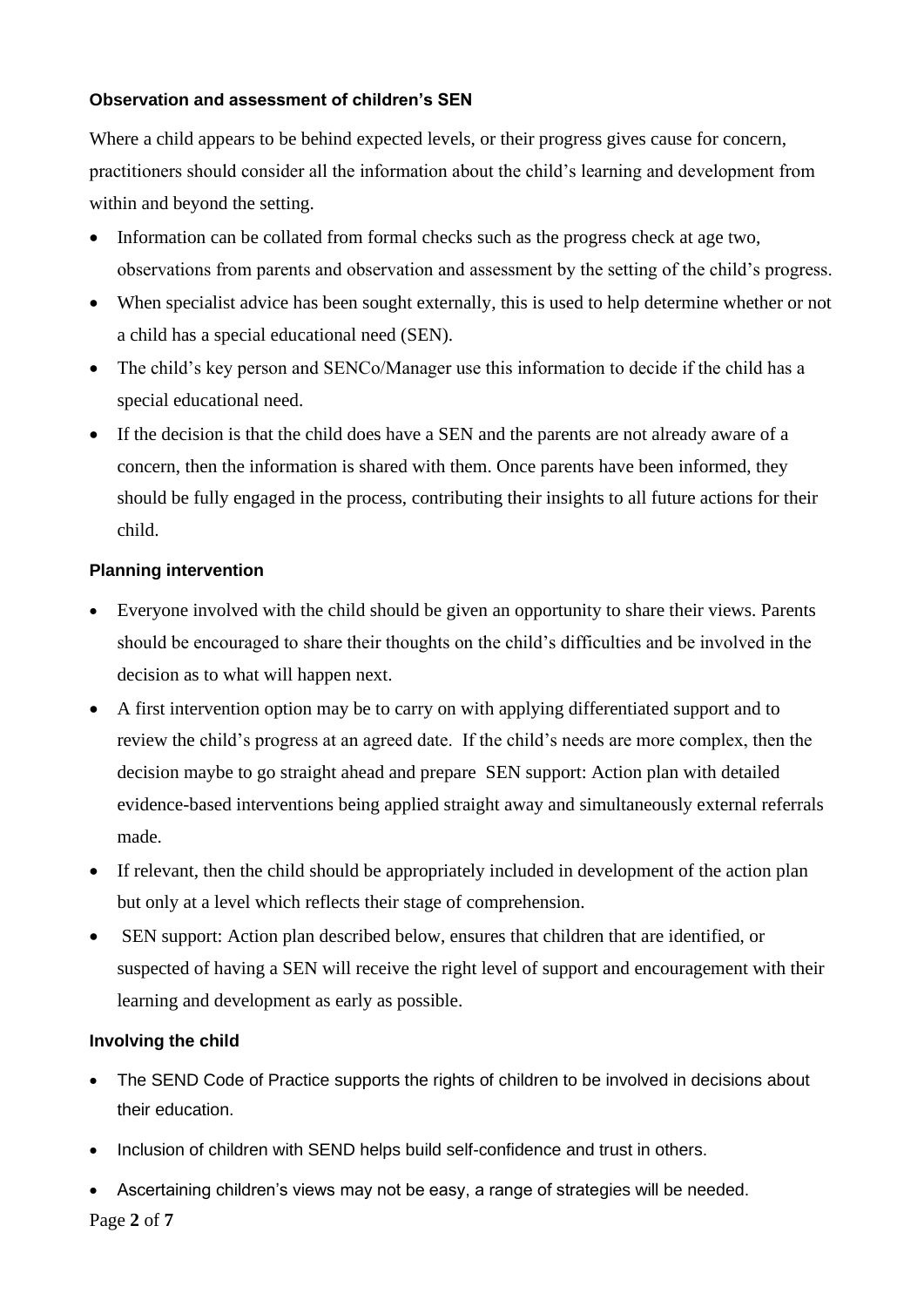- Accurate assessment helps identify children's strengths and possible barriers to learning.
- The key person and setting manager/SENCo work in partnership with parents and other agencies to involve the child wherever appropriate.
- Children are involved at appropriate stages of the assessment and to their level of ability.
- Establishing effective communication is essential for the child's involvement.

#### **SEN action plan**

- SEN support: Action plan, should show what support is required to help achieve outcomes for the child and detail the frequency of these interventions and who will apply them and with what resources.
- A review date (at least termly) should be agreed with the parents so that the child's progress can be reviewed against expected outcomes and next steps agreed.
- A copy of the plan is stored in the child's file so that any other member of staff or an inspector looking at the file will see how the child is progressing and what interventions have been or are being applied.
- If a child requires specific medical interventions during their time in the setting, Health care plan form should also be completed and integrated into the general plans to ensure the child's medical needs are known and safely met.
- The action plan should provide an accessible summary of the child's needs, which can be used if further assessment is required including a statutory Education Health and Care (EHC) Assessment, and development of an EHC plan.

#### **Drawing up a SEN action plan**

- If external agencies are already involved at this stage, then they should also be invited to help decide on what appropriate interventions are needed to help meet outcomes for the child. The SENCo/setting manager should take the lead in coordinating further actions including preparation of the action plan and setting short-term targets.
- Where there are significant emerging concerns (or an identified special educational need or disability) targeted action plans are formulated that relate to a clear set of expected outcomes and stretching targets.
- SEN support: Action plan, highlights areas in which a child is progressing well; areas in which some additional support might be needed and any areas where there is a concern that a child may have a developmental delay (which may indicate a special educational need or disability). It describes the activities and strategies the provider intends to adopt to address any issues or concerns.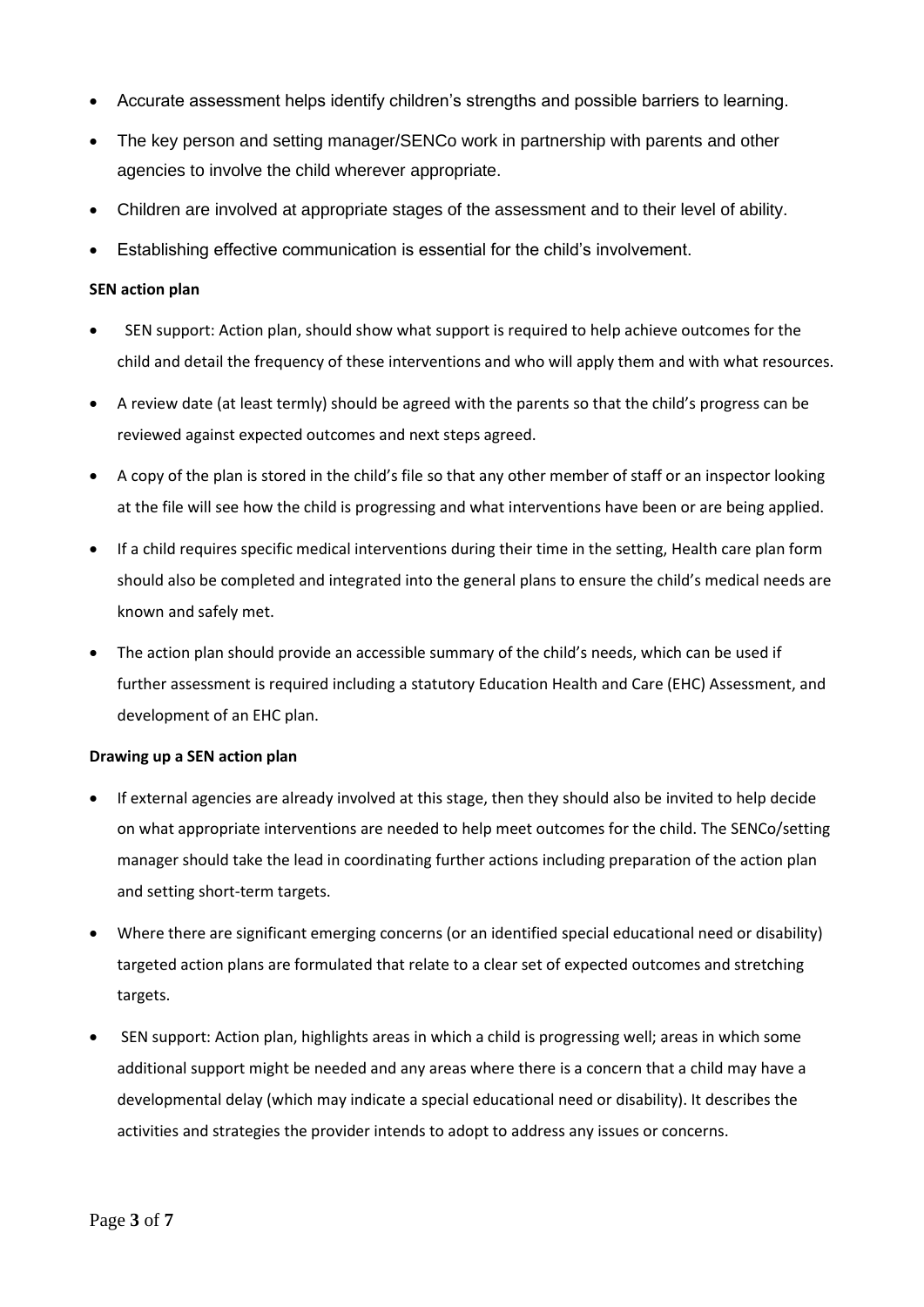- Planned intervention should be based on the best possible evidence and have the required impact on progress with longer-term goals covering all aspects of learning and development and shorter-term targets meeting goals.
- The plan should focus on the needs of the child, the true characteristics, preferences, and aspirations of the child and involvement of the parents with a clear set of targets and expected outcomes for the child. Effective planning at this stage should help parents and children express their needs, wishes, and goals:
	- focus on the child as an individual and not their SEN label
	- be easy for children to understand and use clear ordinary language and images, rather than professional jargon
	- highlight the child strengths and capacities
	- enable the child, and those who know them best, to say what they have done, what they are interested in and what outcomes they are seeking in the future
	- tailor support to the needs of the individual
	- organise assessments to minimise demands on families
	- bring together relevant professionals to discuss and agree together the overall approach

If the child fails to make progress and multi-agency support is sought, then it is at this point that Early Help/CAF assessment should be considered.

## **Record keeping**

If a child has or is suspected of having a SEN, a dated record should be kept of:

- the initial cause for concern and the source of this information, (the progress check at age two and/or outcomes of previous interventions). SEN support: Initial record of concern form can also be used for this purpose drawing information from other sources
- the initial discussion with parents raising the possibility of the child's SEN
- the views of the parents and other relevant persons including, wherever possible, the child's views;
- the procedures followed with regard to the Code of Practice to meet the child's SEND e.g. SEN action plan, referrals to external agencies and for statutory assessment
- evidence of the child's progress and any identified barriers to learning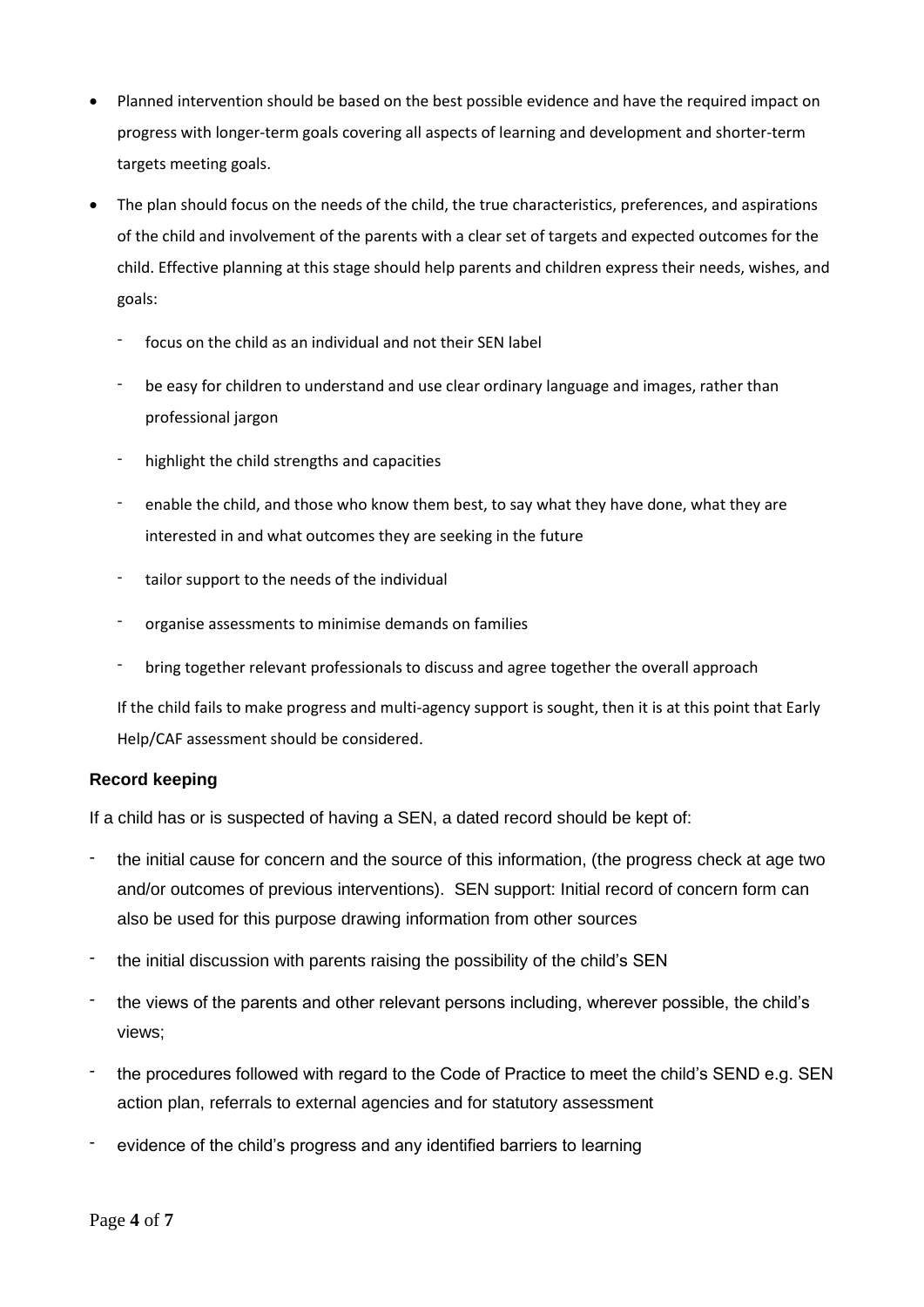advice from other relevant professionals; and all subsequent meetings with parents and other persons and any subsequent referrals

Records may include

- observation and monitoring sheets
- expressions of concern
- risk assessments
- access audits
- health care plans (including guidelines for administering medication)
- SEN action plans
- meetings with parents and other agencies
- additional information from and to outside agencies
- agreements with parents
- guidelines for the use of children's individual equipment; Early help CAF referrals
- referral to the local authority identifying a child's special educational needs and request for statutory Education, Health, Care (EHC) needs assessment; and a copy of an EHC plan

### **Seeking additional funding/enhanced/top up**

If the child's needs cannot be met from within the setting's core funding, then it will be at this point that the evidence collated will be used to apply for top up/enhanced funding from the local authority's inclusion fund. If a new or existing child is disabled, then the setting should check if the family is in receipt or have applied for Disability Living Allowance. If so, the setting will be able to apply to their local authority for the local Disability Access Fund.

## *Statutory education, health and care (EHC) assessment and plan*

### **Statutory assessment**

- If a child has not made progress, then the next steps may be for the child to undergo an Education, Health and Care Assessment.
- If a child is under compulsory school age, the local authority will conduct an EHC needs assessment if they consider that the child's needs cannot be met within the resources normally available to the early years setting.
- Children aged under age two are eligible where an assessment has indicated that the child is likely to have SEN which requires an EHC plan when they reach compulsory school age.
- When a child's needs appear to be sufficiently complex, or the evidence suggest specialist intervention then the local authority is likely to conclude that an EHC plan is necessary
- Page **5** of **7** • The local authority should fully involve the parent and must seek advice from the setting in making decisions about undertaking an EHC assessment and preparing an EHC plan.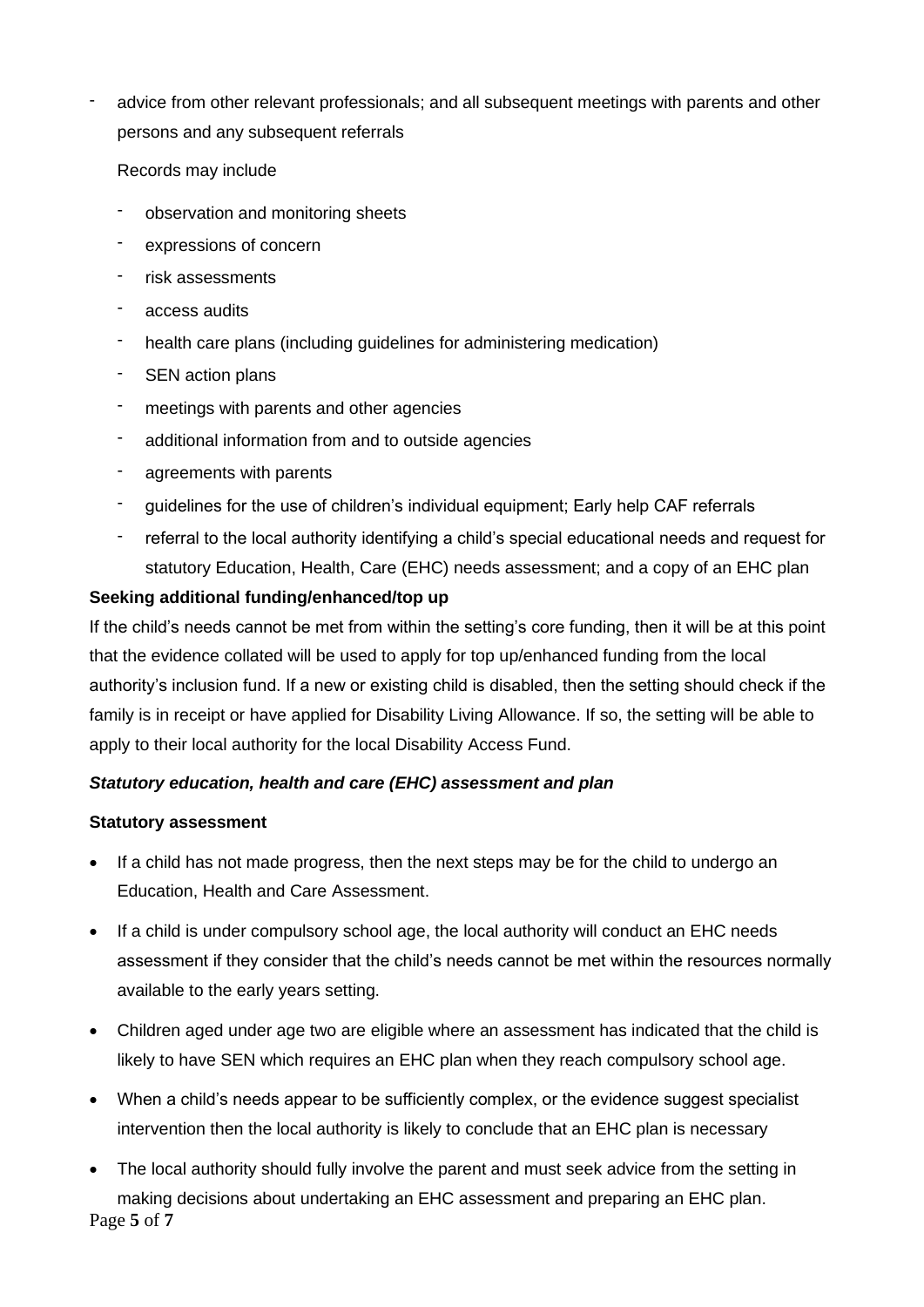- Settings should prepare by collating information about the child's SEND including:
	- documentation on the child's progress in the setting
	- interventions and support provided to date
	- evidence of external agency assessment, support and recommendations
	- parental views and wishes (and where appropriate those of the child)

The information will then be submitted to the local authority to allow them to accurately assess the child in the context of the support already given.

- The local authority must inform the child's parents of their decision within six weeks of receiving a request for an assessment and give its reasons for their decision. If the local authority decides to conduct an assessment, it must ensure the child's parents are fully included right from the beginning and are invited to contribute their views. If the local authority subsequently decides not to conduct an assessment it must then inform the parents of their right to appeal that decision, of the requirement for them to consider mediation should they wish to appeal.
- If the local authority decides that a statutory EHC plan is not necessary, it must notify the parents and inform the provider, giving the reasons for the decision. This notification must take place within 16 weeks of the initial request or of the child having otherwise been brought to the local authority's attention.
- If the decision following an assessment is to compile an EHC plan the local authority should consult collaboratively with the parents in the preparation of the plan ensuring that their views and their child's preferences are taken into account and that plans describe positively what the child can do and has achieved to date.
- Plans are evidenced based and focus on short term outcomes and long-term aspirations for the child including family and community support. Parents have the right to request a particular provision for their child to be named within their EHC plan.
- If an early years setting is named, the local authority must fund this provision. They cannot force a setting to take a child and can only name the provision in the EHC if the setting agrees.
- Local authorities should consider reviewing an EHC plan for a child under age five at least every three to six months. Such reviews would complement the duty to carry out a review at least annually but may be streamlined and not necessarily require the attendance of the full range of professionals, depending on the needs of the child. The child's parents must be fully consulted on any proposed changes to the EHC plan and made aware of their right to appeal to the Tribunal.